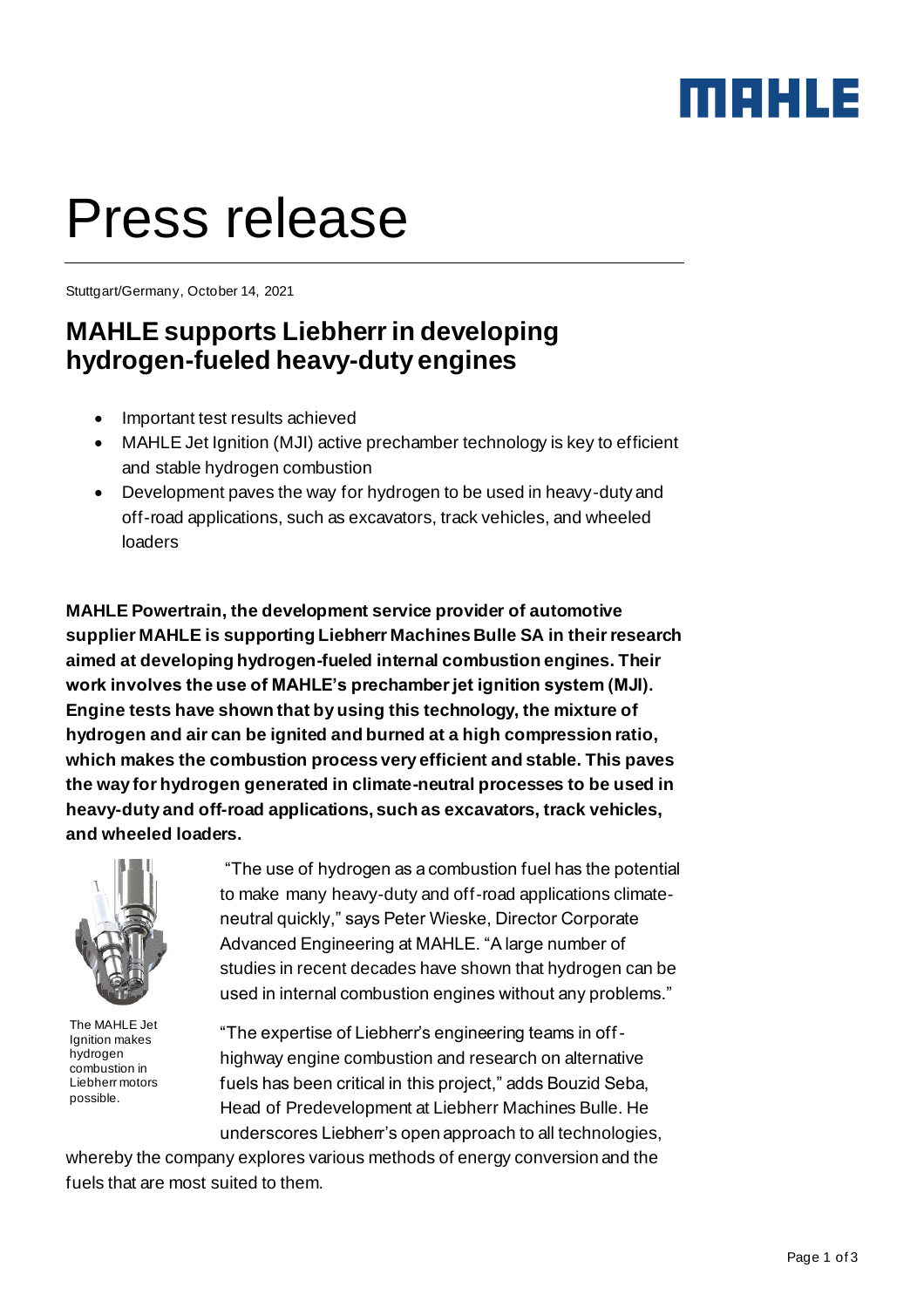## MAHLE

"The challenge is to stop engine knocking and premature ignition without reducing the compression ratio and thus efficiency and performance yield. Our joint tests suggest that we have found the right solution with MAHLE Jet Ignition," notes Mike Bunce, Head of Research for MAHLE Powertrain US.

In order to achieve stable operation with a high compression ratio whilst avoiding engine knock and pre-ignition, hydrogen engines must be operated with a large amount of excess air. The energy from a conventional spark plug is not enough to ignite such a mixture. MAHLE Jet Ignition solves the problem by burning a small amount of an ignitable mixture in a prechamber cylinder. The resulting gas plasma is passed through small openings into the main combustion chamber and, due to its high energy content, rapidly and evenly ignites the main gas mixture. Tests with H966 and H964 engines from Liebherr have delivered excellent results in terms of combustion speed, performance, and emissions.

Hydrogen engines are ideal for high load cycles with sudden load changes and cope well with heat, dust, and vibrations. This makes them an excellent choice for use in heavy-duty and off-road applications, where fuel cells hit their limits more quickly.

MAHLE traditionally has strong expertise in air management, filtration, thermal management, and power electronics. The Stuttgart-based technology group already has around 100 employees working on hydrogen-related projects. MAHLE has been a supplier for fuel cell vehicles for more than ten years and operates a hydrogen test center on a 1,400-square-meter site in Stuttgart. As a member of the Hydrogen Council, it also campaigns at a political level for the expansion of hydrogen technology.